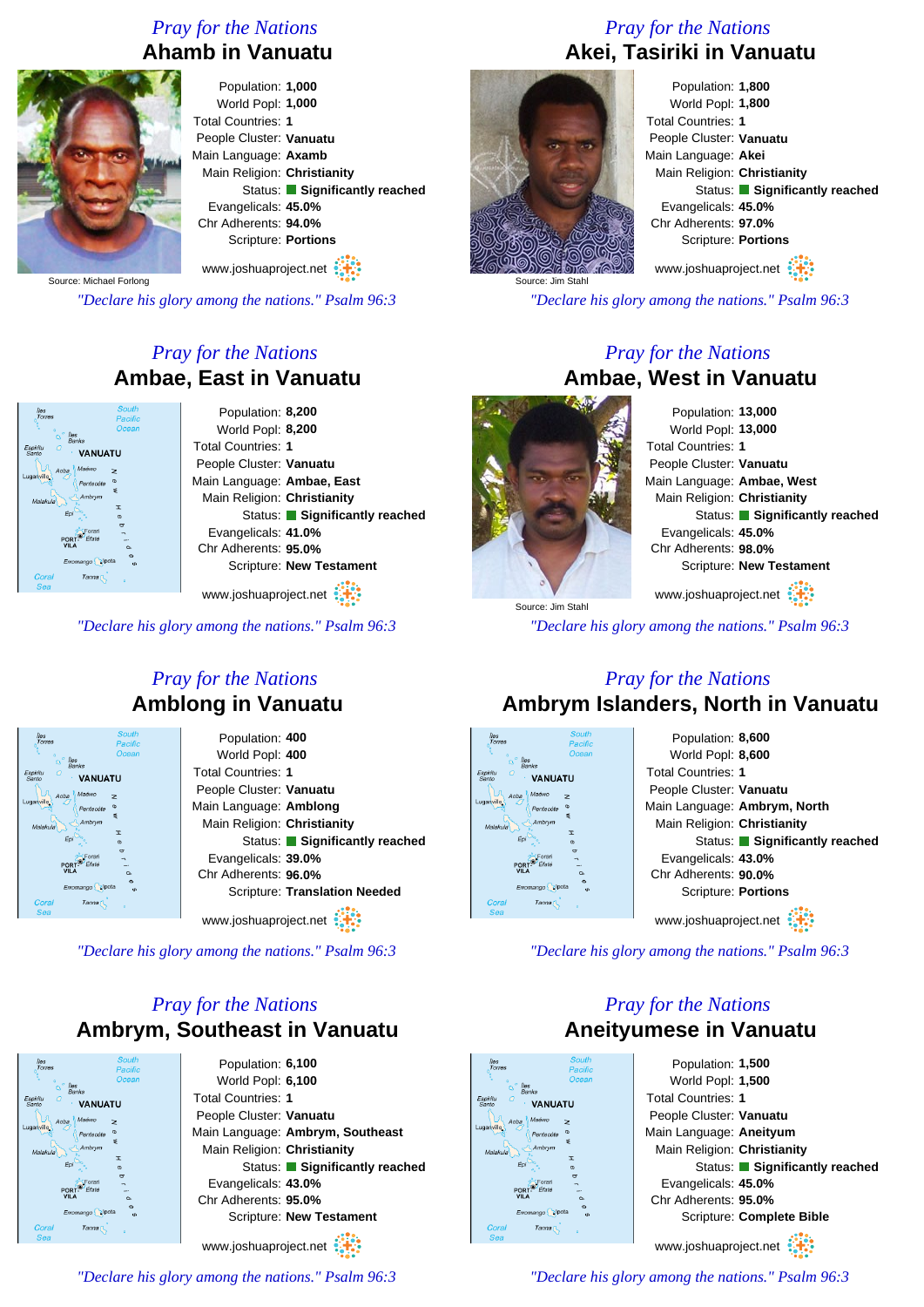#### *Pray for the Nations* **Aulua Bay in Vanuatu**



Population: **1,500** World Popl: **1,500** Total Countries: **1** People Cluster: **Vanuatu** Main Language: **Aulua** Main Religion: **Christianity** Status: **Significantly reached** Evangelicals: **45.0%** Chr Adherents: **98.0%** Scripture: **Portions** www.joshuaproject.net

Source: Jim Stahl

*"Declare his glory among the nations." Psalm 96:3*

#### *Pray for the Nations* **Baiap, South Ambrym in Vanuatu**

Population: **2,000** World Popl: **2,000** Total Countries: **1 VANIJATI** People Cluster: **Vanuatu** Main Language: **Daakaka** Main Religion: **Christianity** Status: **Significantly reached** Evangelicals: **45.0%** Chr Adherents: **94.0%** Scripture: **Translation Needed**

www.joshuaproject.net

*"Declare his glory among the nations." Psalm 96:3*

#### *Pray for the Nations* **Baetora, Nasawa in Vanuatu**

| <b>South</b><br><b>S</b><br>mes<br>Pacific | Population: 2,200             |
|--------------------------------------------|-------------------------------|
| Ocean<br><b>Iles</b>                       | World Popl: 2,200             |
| <b>Banks</b><br><b>VANUATU</b>             | <b>Total Countries: 1</b>     |
| Maéwo<br>Aoba<br>z                         | People Cluster: Vanuatu       |
| Pentecóte<br>₹                             | Main Language: Baetora        |
| Ambrym<br>I                                | Main Religion: Christianity   |
| ¢                                          | Status: Significantly reached |
| $\sigma$                                   | Evangelicals: 46.0%           |
| VILA<br>$\sim$<br>$\infty$                 | Chr Adherents: 97.0%          |
| Erromango pota<br>$\epsilon$               | Scripture: Portions           |
| oral<br>Tanna <sub>(</sub><br>ea           |                               |
|                                            |                               |

www.joshuaproject.net

*"Declare his glory among the nations." Psalm 96:3*

#### *Pray for the Nations* **Baki in Vanuatu**

Population: **600** World Popl: **600** Total Countries: **1** People Cluster: **Vanuatu** Main Language: **Baki** Main Religion: **Christianity** Status: **Significantly reached** Evangelicals: **44.0%** Chr Adherents: **100.0%** Scripture: **New Testament** www.joshuaproject.net

*"Declare his glory among the nations." Psalm 96:3*

#### *Pray for the Nations* **Bierebo in Vanuatu**

| Îles<br>Torres<br>ä<br>$\circ$<br><b>Îles</b><br>n<br><b>Banks</b><br>Espiritu<br><b>VANUATU</b><br>Santo<br>Maéwo<br>Aoba<br>Luganville | <b>South</b><br>Pacific<br>Ocean<br>z |
|------------------------------------------------------------------------------------------------------------------------------------------|---------------------------------------|
| Pentecóte                                                                                                                                | $\sigma$                              |
| Ambrym<br>Malakula                                                                                                                       | ₹                                     |
| Épi                                                                                                                                      | T<br>$\sigma$                         |
| Forari                                                                                                                                   | <b>es</b>                             |
| Éfaté<br>POR<br><b>VILA</b>                                                                                                              |                                       |
|                                                                                                                                          | a.<br>$\omega$                        |
| Erromango                                                                                                                                | pota<br>cn.                           |
| Coral<br>Tanna<br>Sea                                                                                                                    | ٥                                     |
|                                                                                                                                          |                                       |

Population: **1,300** World Popl: **1,300** Total Countries: **1** People Cluster: **Vanuatu** Main Language: **Bierebo** Main Religion: **Christianity** Status: **Significantly reached** Evangelicals: **46.0%** Chr Adherents: **89.0%** Scripture: **Translation Needed**

www.joshuaproject.net

*"Declare his glory among the nations." Psalm 96:3*

#### *Pray for the Nations* **Burmbar, Vartavo in Vanuatu**



Population: **1,500** World Popl: **1,500** Total Countries: **1** People Cluster: **Vanuatu** Main Language: **Banam Bay** Main Religion: **Christianity** Status: **Significantly reached** Evangelicals: **46.0%** Chr Adherents: **90.0%** Scripture: **Translation Started** www.joshuaproject.net

*"Declare his glory among the nations." Psalm 96:3*

#### *Pray for the Nations* **Big Nambas in Vanuatu**



*"Declare his glory among the nations." Psalm 96:3*

*Pray for the Nations*

## **Butmas-Tur in Vanuatu VANIJATI**

#### Population: **1,400** World Popl: **1,400** Total Countries: **1** People Cluster: **Vanuatu** Main Language: **Butmas-Tur** Main Religion: **Christianity** Status: **Significantly reached** Evangelicals: **41.0%** Chr Adherents: **90.0%** Scripture: **Translation Started** www.joshuaproject.net

*"Declare his glory among the nations." Psalm 96:3*



Source: Jim Stahl

Espini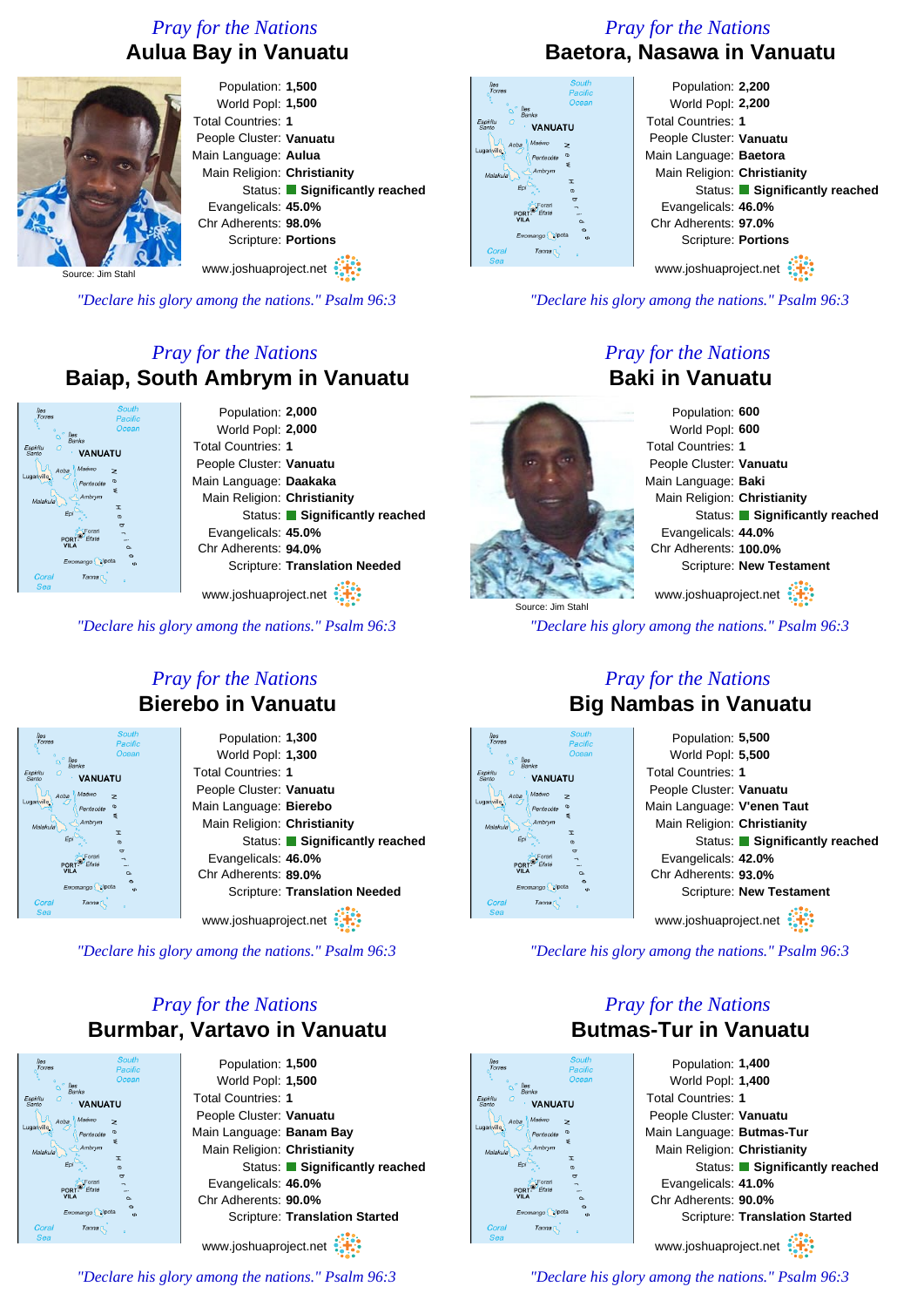#### *Pray for the Nations* **Craig Cove, Fali in Vanuatu**



*"Declare his glory among the nations." Psalm 96:3*

#### *Pray for the Nations* **Efate, Northern in Vanuatu**

Population: **13,000** World Popl: **13,000** Total Countries: **1** People Cluster: **Vanuatu** Main Language: **Efate, North** Main Religion: **Christianity** Status: **Significantly reached** Evangelicals: **45.0%** Chr Adherents: **92.0%** Scripture: **Complete Bible**

Source: Anonymous www.joshuaproject.net

*"Declare his glory among the nations." Psalm 96:3*

#### *Pray for the Nations* **Erromangan in Vanuatu**



Population: **3,100** World Popl: **3,100** Total Countries: **1** People Cluster: **Vanuatu** Main Language: **Sie** Main Religion: **Christianity** Status: **Significantly reached** Evangelicals: **44.0%** Chr Adherents: **94.0%** Scripture: **New Testament**

www.joshuaproject.net

Source: Jim Stahl

**VANIJATI** 

*"Declare his glory among the nations." Psalm 96:3*

#### *Pray for the Nations* **Fanbak in Vanuatu**

Population: **200** World Popl: **200** Total Countries: **1** People Cluster: **Vanuatu** Main Language: **Fanbak** Main Religion: **Christianity** Status: **Significantly reached** Evangelicals: **15.0%** Chr Adherents: **90.0%** Scripture: **Translation Needed**

www.joshuaproject.net

#### *"Declare his glory among the nations." Psalm 96:3*

#### *Pray for the Nations* **Dixon Reef in Vanuatu**

| <b>South</b><br>Pacific        | Population: 100                      |
|--------------------------------|--------------------------------------|
| Ocean<br><i>lles</i>           | World Popl: 100                      |
| <b>Banks</b><br><b>VANUATU</b> | <b>Total Countries: 1</b>            |
| Maéwo<br>oba<br>$\geq$         | People Cluster: Vanuatu              |
| Pentecote                      | Main Language: Dixon Reef            |
| ₹<br>Ambrym                    | Main Religion: Christianity          |
| T<br>$\circ$                   | Status: Significantly reached        |
| ᠳ<br>PORT-                     | Evangelicals: 45.0%                  |
| VII.A<br>o.                    | Chr Adherents: 98.0%                 |
| Erromango pota<br>$\epsilon$   | <b>Scripture: Translation Needed</b> |
| Tanna <sub>1</sub>             |                                      |
|                                | www.jochuanroject.net                |

www.joshuaproject.net

*"Declare his glory among the nations." Psalm 96:3*

#### *Pray for the Nations* **Efate, Southern in Vanuatu**

Source: Jim Stahl

Population: **9,900** World Popl: **9,900** Total Countries: **1** People Cluster: **Vanuatu** Main Language: **Efate, South** Main Religion: **Christianity** Status: **Significantly reached** Evangelicals: **43.0%** Chr Adherents: **93.0%** Scripture: **Complete Bible** www.joshuaproject.net

*"Declare his glory among the nations." Psalm 96:3*



#### *Pray for the Nations* **Eton in Vanuatu**

| Population: 1,200             |
|-------------------------------|
| World Popl: 1,200             |
| <b>Total Countries: 1</b>     |
| People Cluster: Vanuatu       |
| Main Language: Eton           |
| Main Religion: Christianity   |
| Status: Significantly reached |
| Evangelicals: 45.0%           |
| Chr Adherents: 95.0%          |
| Scripture: Complete Bible     |
|                               |
| www.joshuaproject.net         |

*"Declare his glory among the nations." Psalm 96:3*

*Pray for the Nations* **Fortsenal in Vanuatu**

# **VANIJATI**

Population: **700** World Popl: **700** Total Countries: **1** People Cluster: **Vanuatu** Main Language: **Fortsenal** Main Religion: **Ethnic Religions** Status: **Significantly reached** Evangelicals: **26.0%** Chr Adherents: **45.0%** Scripture: **Translation Needed** www.joshuaproject.net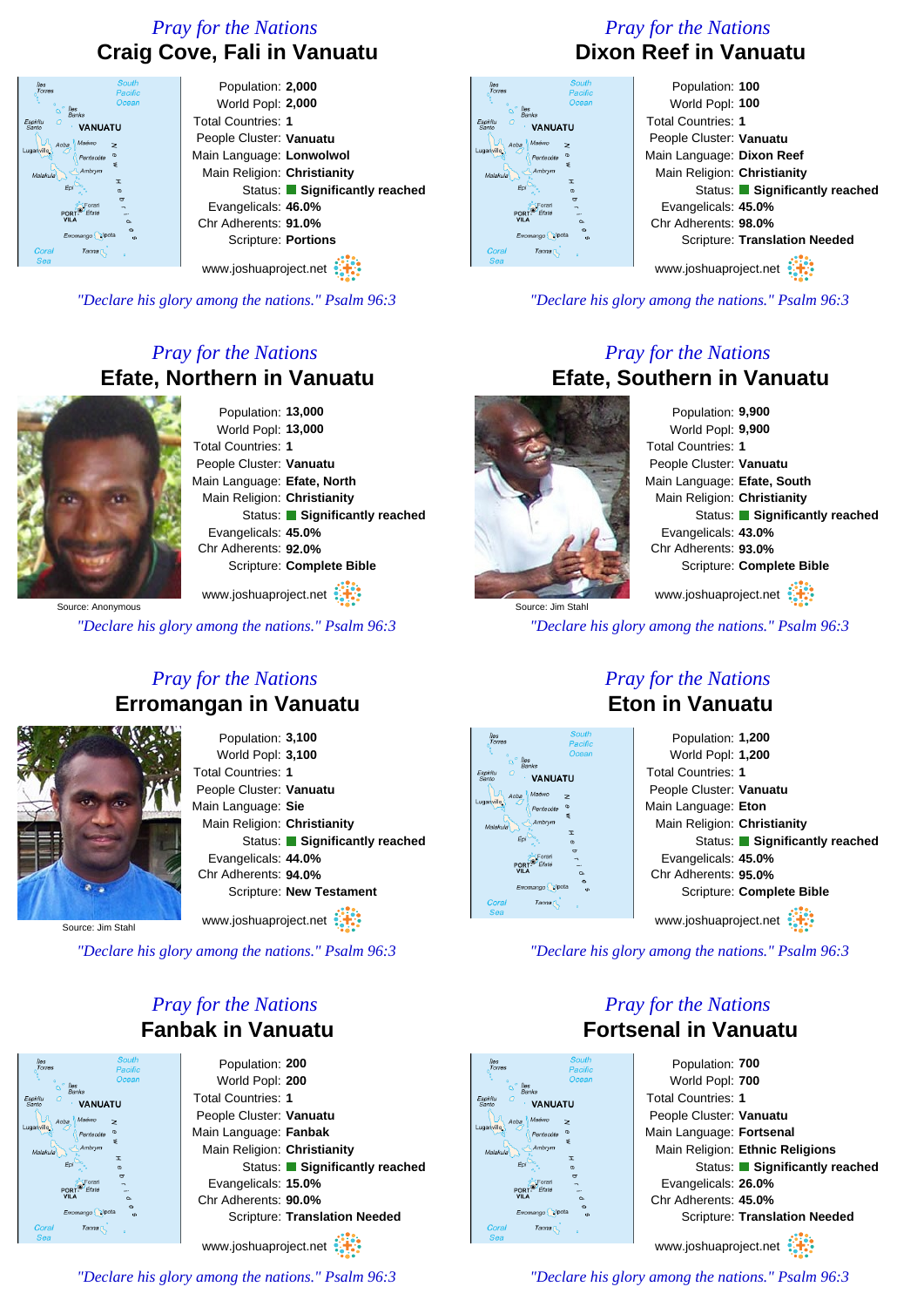#### *Pray for the Nations* **Hano, Lamalanga in Vanuatu**



Population: **7,900** World Popl: **7,900** Total Countries: **1** People Cluster: **Vanuatu** Main Language: **Hano** Main Religion: **Christianity** Status: **Significantly reached** Evangelicals: **45.0%** Chr Adherents: **96.0%** Scripture: **New Testament**

Source: Jim Stahl

*"Declare his glory among the nations." Psalm 96:3*

#### *Pray for the Nations* **Koro in Vanuatu**

| <b>South</b><br>Pacific        | Population: 300                      |
|--------------------------------|--------------------------------------|
| Ocean<br><i>lles</i>           | World Popl: 300                      |
| <b>Banks</b><br><b>VANUATU</b> | <b>Total Countries: 1</b>            |
| Maéwo<br>loba<br>$\geq$        | People Cluster: Vanuatu              |
| Pentecóte                      | Main Language: Koro                  |
| ÷<br>Ambrym                    | Main Religion: Christianity          |
| I<br>Epi<br>ø                  | Status: Significantly reached        |
| $\sigma$                       | Evangelicals: 46.0%                  |
| VIL.<br>$\alpha$<br>$\sigma$   | Chr Adherents: 100.0%                |
| Erromango pota<br>$\epsilon$   | <b>Scripture: Translation Needed</b> |
| <b>Tanna</b>                   |                                      |

www.joshuaproject.net

*"Declare his glory among the nations." Psalm 96:3*

#### *Pray for the Nations* **Lakon in Vanuatu**

| South<br>lles<br>Torres<br>Pacific                       | Population: 800               |
|----------------------------------------------------------|-------------------------------|
| Ocean<br>lles                                            | World Popl: 800               |
| <b>Banks</b><br>Espiritu<br>G<br><b>VANUATU</b><br>Santo | <b>Total Countries: 1</b>     |
| Maéwo<br>Aoba<br>z                                       | People Cluster: Vanuatu       |
| Luganville<br>œ<br>Pentecóte                             | Main Language: Lakon          |
| ₹<br>Ambrym<br>Malakula                                  | Main Religion: Christianity   |
| T<br>Êрі<br>$\sigma$                                     | Status: Significantly reached |
| $\overline{a}$<br>orar<br>PORT-<br>Éfate                 | Evangelicals: 44.0%           |
| <b>VILA</b><br>$\alpha$<br>Ø                             | Chr Adherents: 91.0%          |
| Erromango pota<br>cn.                                    | Scripture: Portions           |
| Coral<br>Tanna <sub>I</sub><br>Sea                       |                               |
|                                                          | www.joshuaproject.net         |

**VANIJATI** 

*"Declare his glory among the nations." Psalm 96:3*

#### *Pray for the Nations* **Larevat in Vanuatu**

Population: **1,100** World Popl: **1,100** Total Countries: **1** People Cluster: **Vanuatu** Main Language: **Larevat** Main Religion: **Christianity** Status: **Significantly reached** Evangelicals: **44.0%** Chr Adherents: **96.0%** Scripture: **Translation Needed** www.joshuaproject.net

*"Declare his glory among the nations." Psalm 96:3*

#### *Pray for the Nations* **Katbol in Vanuatu**



Population: **11,000** World Popl: **11,000** Total Countries: **1** People Cluster: **Vanuatu** Main Language: **Avava** Main Religion: **Christianity** Status: **Significantly reached** Evangelicals: **40.0%** Chr Adherents: **89.0%** Scripture: **Translation Needed** www.joshuaproject.net

*"Declare his glory among the nations." Psalm 96:3*

#### *Pray for the Nations* **Kwamera in Vanuatu**

Population: **5,700** World Popl: **5,700** Total Countries: **1 VANIJATI** People Cluster: **Vanuatu** Main Language: **Kwamera** Main Religion: **Christianity** Status: **Significantly reached** Evangelicals: **44.0%** Chr Adherents: **95.0%** Scripture: **New Testament** www.joshuaproject.net

*"Declare his glory among the nations." Psalm 96:3*

#### *Pray for the Nations* **Lamenu in Vanuatu**



Population: **1,400** World Popl: **1,400** Total Countries: **1** People Cluster: **Vanuatu** Main Language: **Lamenu** Main Religion: **Christianity** Status: **Significantly reached** Evangelicals: **45.0%** Chr Adherents: **94.0%** Scripture: **Portions** www.joshuaproject.net

*"Declare his glory among the nations." Psalm 96:3*

#### *Pray for the Nations* **Lehali, Teqel in Vanuatu**



Population: **200** World Popl: **200** Total Countries: **1** People Cluster: **Vanuatu** Main Language: **Lehali** Main Religion: **Christianity** Status: **Significantly reached** Evangelicals: **46.0%** Chr Adherents: **100.0%** Scripture: **Translation Needed** www.joshuaproject.net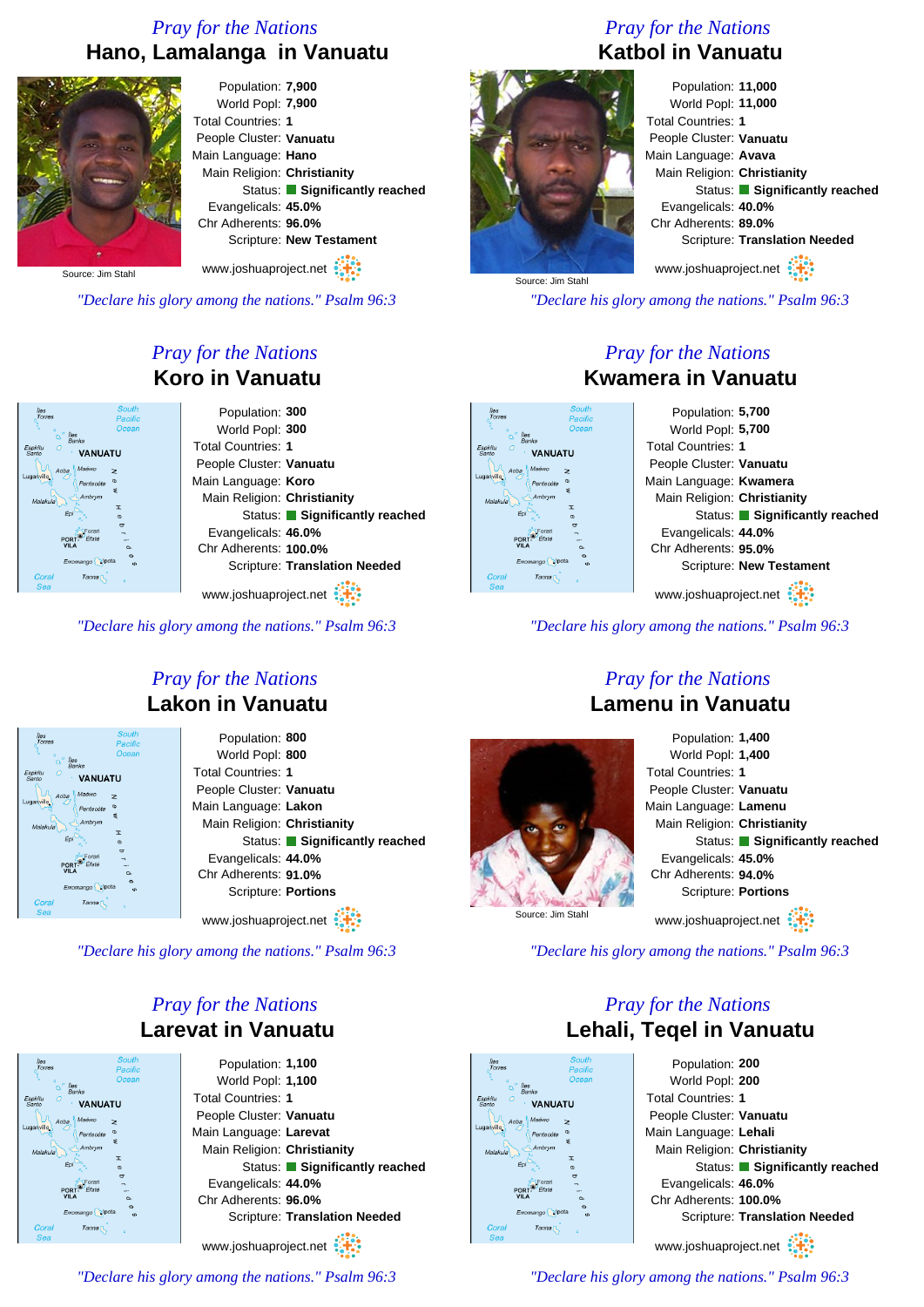#### *Pray for the Nations* **Lehalurup in Vanuatu**

| <b>South</b><br>Îles<br>Torres<br>Pacific    | Population: 300                      |
|----------------------------------------------|--------------------------------------|
| Ocean<br><b>Iles</b>                         | World Popl: 300                      |
| Banks<br>Espiritu<br><b>VANUATU</b><br>Santo | <b>Total Countries: 1</b>            |
| Maéwo<br>Aoba<br>z                           | People Cluster: Vanuatu              |
| Luganville<br>$\sigma$<br>Pentecóte<br>₹     | Main Language: Loyop                 |
| Ambrym<br>Malakula<br>T                      | Main Religion: Christianity          |
| Epi<br>$\sigma$                              | Status: Significantly reached        |
| $\sigma$<br>-orari<br>PORT                   | Evangelicals: 45.0%                  |
| <b>VILA</b><br>$\sim$                        | Chr Adherents: 100.0%                |
| Erromango pota<br>c                          | <b>Scripture: Translation Needed</b> |
| Coral<br>Tanna <sub>[</sub><br>Sea           |                                      |
|                                              | www.joshuaproject.net                |

*"Declare his glory among the nations." Psalm 96:3*

#### *Pray for the Nations* **Lenakel in Vanuatu**



*"Declare his glory among the nations." Psalm 96:3*

#### *Pray for the Nations* **Lelepa in Vanuatu**



World Popl: **900** Total Countries: **1** People Cluster: **Vanuatu** Main Language: **Lelepa** Main Religion: **Christianity** Status: **Significantly reached** Evangelicals: **40.0%** Chr Adherents: **90.0%** Scripture: **Portions**

www.joshuaproject.net

*"Declare his glory among the nations." Psalm 96:3*

#### *Pray for the Nations* **Letemboi, Small Nambas in Vanuatu**



Population: **1,300** World Popl: **1,300** Total Countries: **1** People Cluster: **Vanuatu** Main Language: **Letemboi** Main Religion: **Ethnic Religions** Status: **Significantly reached** Evangelicals: **12.0%** Chr Adherents: **35.0%** Scripture: **Translation Needed** www.joshuaproject.net

*"Declare his glory among the nations." Psalm 96:3*

#### *Pray for the Nations* **Lingarak, Bushman's Bay in Vanuatu**



Population: **2,100** World Popl: **2,100** Total Countries: **1** People Cluster: **Vanuatu** Main Language: **Neverver** Main Religion: **Christianity** Status: **Significantly reached** Evangelicals: **42.0%** Chr Adherents: **96.0%** Scripture: **Translation Needed**

www.joshuaproject.net

*"Declare his glory among the nations." Psalm 96:3*

#### *Pray for the Nations* **Mae in Vanuatu**



Population: **1,600** World Popl: **1,600** Total Countries: **1** People Cluster: **Vanuatu** Main Language: **Mae** Main Religion: **Christianity** Status: **Significantly reached** Evangelicals: **46.0%** Chr Adherents: **95.0%** Scripture: **Translation Started** www.joshuaproject.net

*"Declare his glory among the nations." Psalm 96:3*

#### *Pray for the Nations* **Lorediakarkar in Vanuatu**



*"Declare his glory among the nations." Psalm 96:3*

#### *Pray for the Nations* **Maewo, Central in Vanuatu**



Population: **2,300** World Popl: **2,300** Total Countries: **1** People Cluster: **Vanuatu** Main Language: **Maewo, Central** Main Religion: **Christianity** Status: **Significantly reached** Evangelicals: **46.0%** Chr Adherents: **89.0%** Scripture: **Portions** www.joshuaproject.net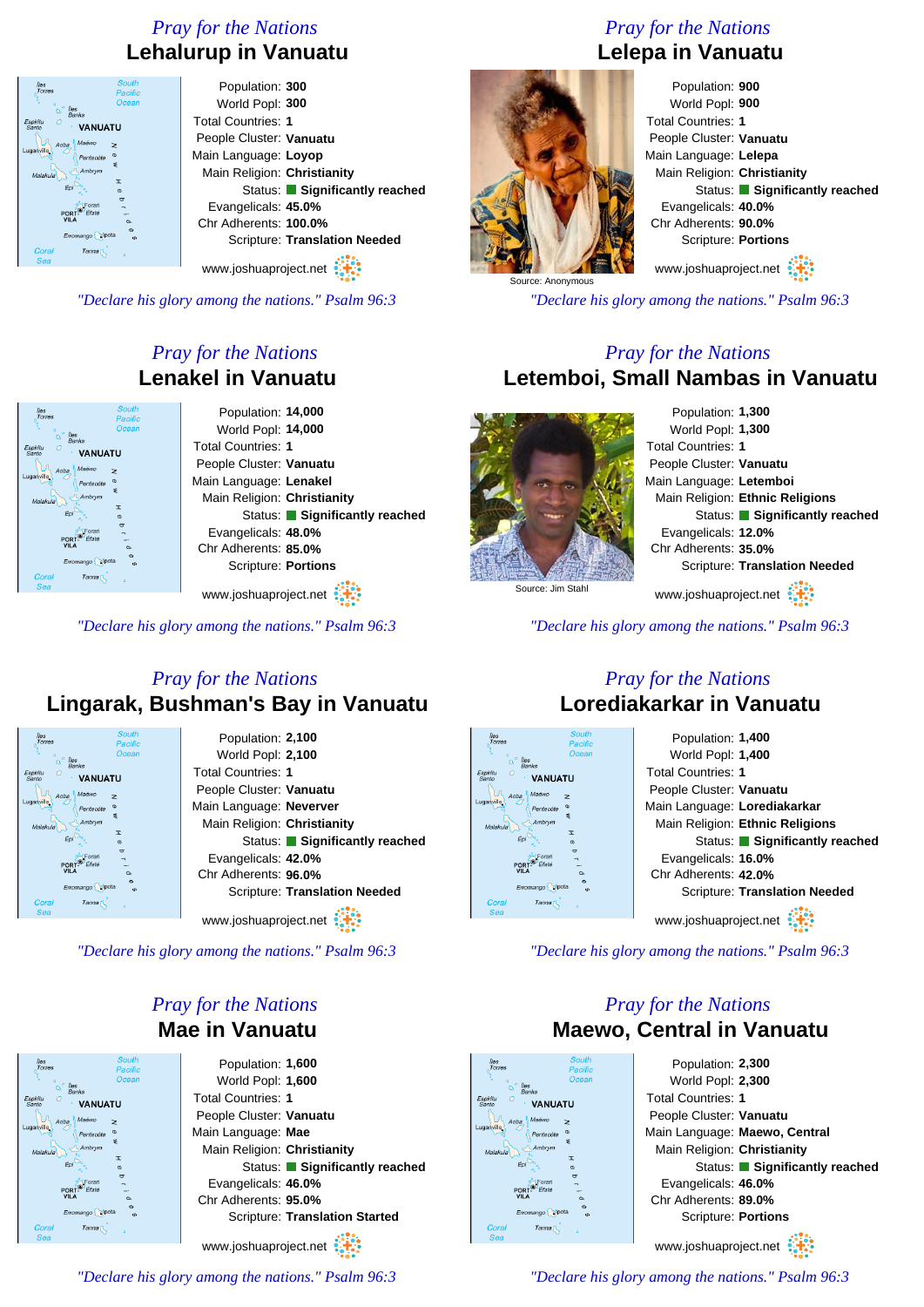#### *Pray for the Nations* **Mafea in Vanuatu**

| <b>South</b><br>Îles<br>Torres<br>Pacific<br>Ocean                             | Population: 400<br>World Popl: 400 |
|--------------------------------------------------------------------------------|------------------------------------|
| <b>Iles</b><br>$\Omega$<br><b>Banks</b><br>Espiritu<br><b>VANUATU</b><br>Santo | <b>Total Countries: 1</b>          |
| Maéwo<br>Aoba<br>$\geq$                                                        | People Cluster: Vanuatu            |
| Luganville.<br>Pentecóte<br>s                                                  | Main Language: Mafea               |
| Ambrym<br>Malakula<br>T                                                        | Main Religion: Christianity        |
| Eρ<br>$\sigma$                                                                 | Status: Significantly reached      |
| $\sigma$<br>Forari<br>Éfaté<br>PORT                                            | Evangelicals: 34.0%                |
| VILA<br>$\alpha$<br>$\sigma$                                                   | Chr Adherents: 70.0%               |
| Erromango pota<br>$\Omega$                                                     | Scripture: Unspecified             |
| Coral<br>Tanna <b>N</b><br>Sea                                                 | www.joshuaproject.net              |

*"Declare his glory among the nations." Psalm 96:3*

#### *Pray for the Nations* **Malmariv in Vanuatu**



www.joshuaproject.net

*"Declare his glory among the nations." Psalm 96:3*

#### *Pray for the Nations* **Malua Bay, Middle Nambas in Vanuatu**



*"Declare his glory among the nations." Psalm 96:3*

#### *Pray for the Nations* **Maskelyne Islander in Vanuatu**

*"Declare his glory among the nations." Psalm 96:3*



Population: **1,800** World Popl: **1,800** Total Countries: **1** People Cluster: **Vanuatu** Main Language: **Maskelynes** Main Religion: **Christianity** Status: **Significantly reached** Evangelicals: **40.0%** Chr Adherents: **96.0%** Scripture: **New Testament** www.joshuaproject.net

Source: Brian Renshaw

#### *Pray for the Nations* **Maii, Mafilau in Vanuatu**



Population: **300** World Popl: **300** Total Countries: **1** People Cluster: **Vanuatu** Main Language: **Maii** Main Religion: **Christianity** Status: **Significantly reached** Evangelicals: **45.0%** Chr Adherents: **100.0%** Scripture: **Translation Needed**

www.joshuaproject.net

Source: Jim Stahl

*"Declare his glory among the nations." Psalm 96:3*

#### *Pray for the Nations* **Malo, Ataripoe in Vanuatu**

Population: **6,600** World Popl: **6,600** Total Countries: **1 VANHATH** People Cluster: **Vanuatu** Main Language: **Malo** Main Religion: **Christianity** Status: **Significantly reached** Evangelicals: **44.0%** Chr Adherents: **97.0%** Scripture: **New Testament** www.joshuaproject.net

*"Declare his glory among the nations." Psalm 96:3*

### **Marino, Big Bay in Vanuatu**



*"Declare his glory among the nations." Psalm 96:3*

#### *Pray for the Nations* **Merei, Lamenten in Vanuatu**



Population: **1,000** World Popl: **1,000** Total Countries: **1** People Cluster: **Vanuatu** Main Language: **Merei** Main Religion: **Ethnic Religions** Status: **Significantly reached** Evangelicals: **14.0%** Chr Adherents: **45.0%** Scripture: **Portions** www.joshuaproject.net

### *Pray for the Nations*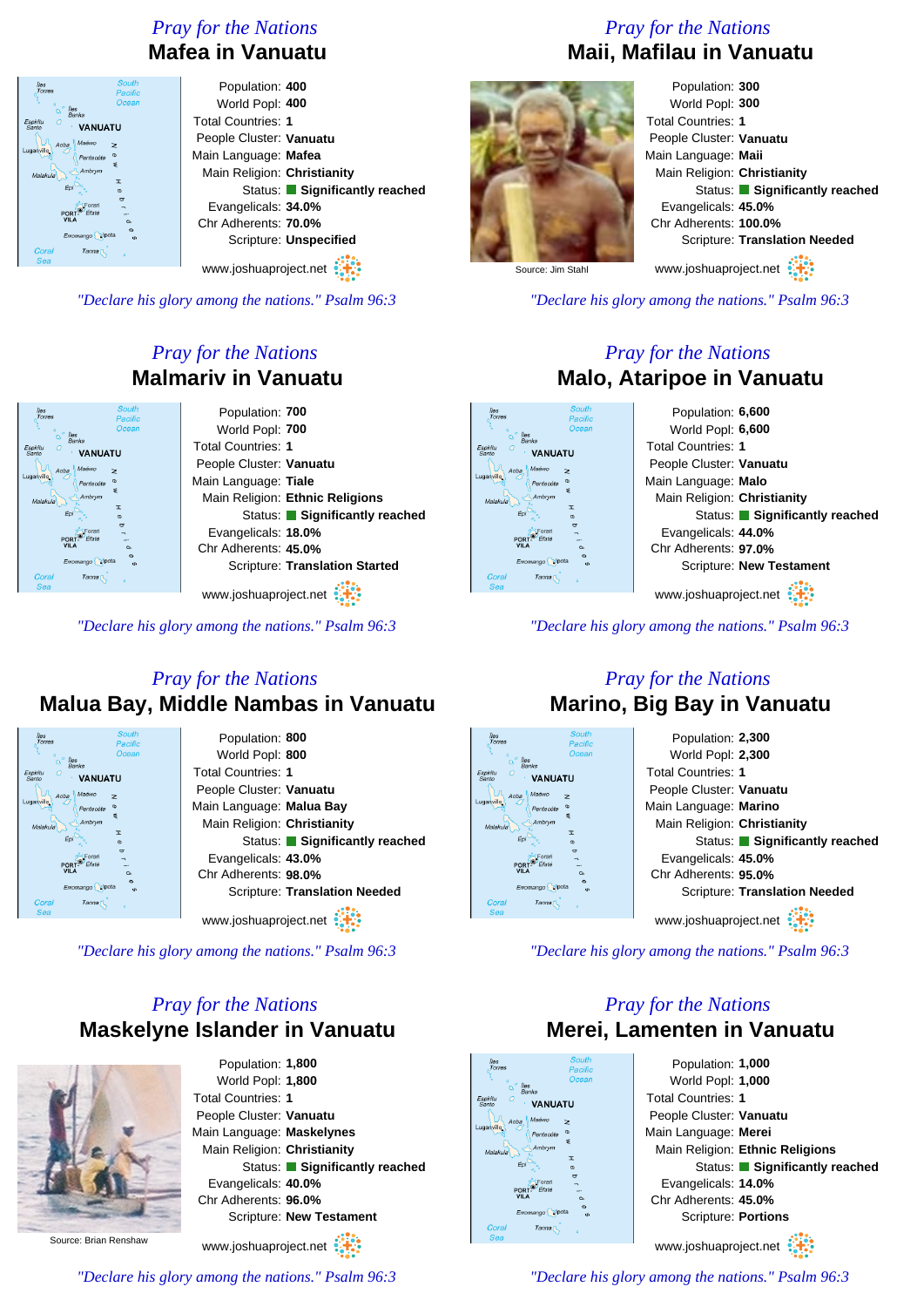#### *Pray for the Nations* **Merelava-Merig in Vanuatu**



Source: Anonymous

*"Declare his glory among the nations." Psalm 96:3*

#### *Pray for the Nations* **Moruas, Vetumboso in Vanuatu**

| South<br>Pacific                               | Population: 400               |
|------------------------------------------------|-------------------------------|
| Ocean                                          | World Popl: 400               |
| ks<br><b>VANUATU</b>                           | <b>Total Countries: 1</b>     |
| Maéwo<br>>                                     | People Cluster: Vanuatu       |
| Pentecóte                                      | Main Language: Morouas        |
| ÷<br>Ambrym                                    | Main Religion: Christianity   |
| <b>I</b><br>$\sigma$                           | Status: Significantly reached |
| $\overline{a}$<br>Forari<br><sup>2</sup> Éfate | Evangelicals: 21.0%           |
| $\alpha$<br>$\sigma$                           | Chr Adherents: 97.0%          |
| ango pota<br>$\epsilon$                        | Scripture: Translation Needed |
| Tanna <sub>[</sub>                             |                               |

www.joshuaproject.net

*"Declare his glory among the nations." Psalm 96:3*

#### *Pray for the Nations* **Mewun, Labo in Vanuatu**

| South<br>res<br><b>Pacific</b><br>Ocean     | Population: 1,800<br>World Popl: 1,800 |
|---------------------------------------------|----------------------------------------|
| lles<br><b>Banks</b><br>Ω<br><b>VANUATU</b> | <b>Total Countries: 1</b>              |
| Maéwo<br>Aoba<br>$\geq$                     | People Cluster: Vanuatu                |
| Pentecóte                                   | Main Language: Ninde                   |
| s<br>Ambrym                                 | Main Religion: Christianity            |
| I<br>¢                                      | Status: Significantly reached          |
| $\sigma$<br>PORT-                           | Evangelicals: 44.0%                    |
| <b>VILA</b><br>o.<br>$\infty$               | Chr Adherents: 95.0%                   |
| Erromango Upota<br>$\epsilon$               | Scripture: Portions                    |
| ral<br>Tanna <sub>1</sub><br>ā              | . .                                    |

www.joshuaproject.net

*"Declare his glory among the nations." Psalm 96:3*

#### *Pray for the Nations* **Mosin in Vanuatu**

Population: **2,300** World Popl: **2,300** Total Countries: **1** People Cluster: **Vanuatu** Main Language: **Vures** Main Religion: **Christianity** Status: **Significantly reached** Evangelicals: **45.0%** Chr Adherents: **95.0%** Scripture: **Translation Needed** www.joshuaproject.net

Source: Jim Stahl

Espini

*"Declare his glory among the nations." Psalm 96:3*



POR

#### *Pray for the Nations* **Mota in Vanuatu**

Population: **1,400** World Popl: **1,400** Total Countries: **1** People Cluster: **Vanuatu** Main Language: **Mota** Main Religion: **Christianity** Status: **Significantly reached** Evangelicals: **45.0%** Chr Adherents: **92.0%** Scripture: **Complete Bible** www.joshuaproject.net

Source: Jim Stahl

*"Declare his glory among the nations." Psalm 96:3*

#### *Pray for the Nations* **Mpotovoro in Vanuatu**

**VANIJATI** 

Population: **700** World Popl: **700** Total Countries: **1** People Cluster: **Vanuatu** Main Language: **Mpotovoro** Main Religion: **Christianity** Status: **Significantly reached** Evangelicals: **46.0%** Chr Adherents: **98.0%** Scripture: **Translation Needed**

www.joshuaproject.net

*"Declare his glory among the nations." Psalm 96:3*



www.joshuaproject.net

*"Declare his glory among the nations." Psalm 96:3*

#### *Pray for the Nations* **Namakura in Vanuatu**



Population: **6,200** World Popl: **6,200** Total Countries: **1** People Cluster: **Vanuatu** Main Language: **Namakura** Main Religion: **Christianity** Status: **Significantly reached** Evangelicals: **42.0%** Chr Adherents: **93.0%** Scripture: **Portions** www.joshuaproject.net

Source: Anonymous

*"Declare his glory among the nations." Psalm 96:3*

#### *Pray for the Nations* **Motalava in Vanuatu**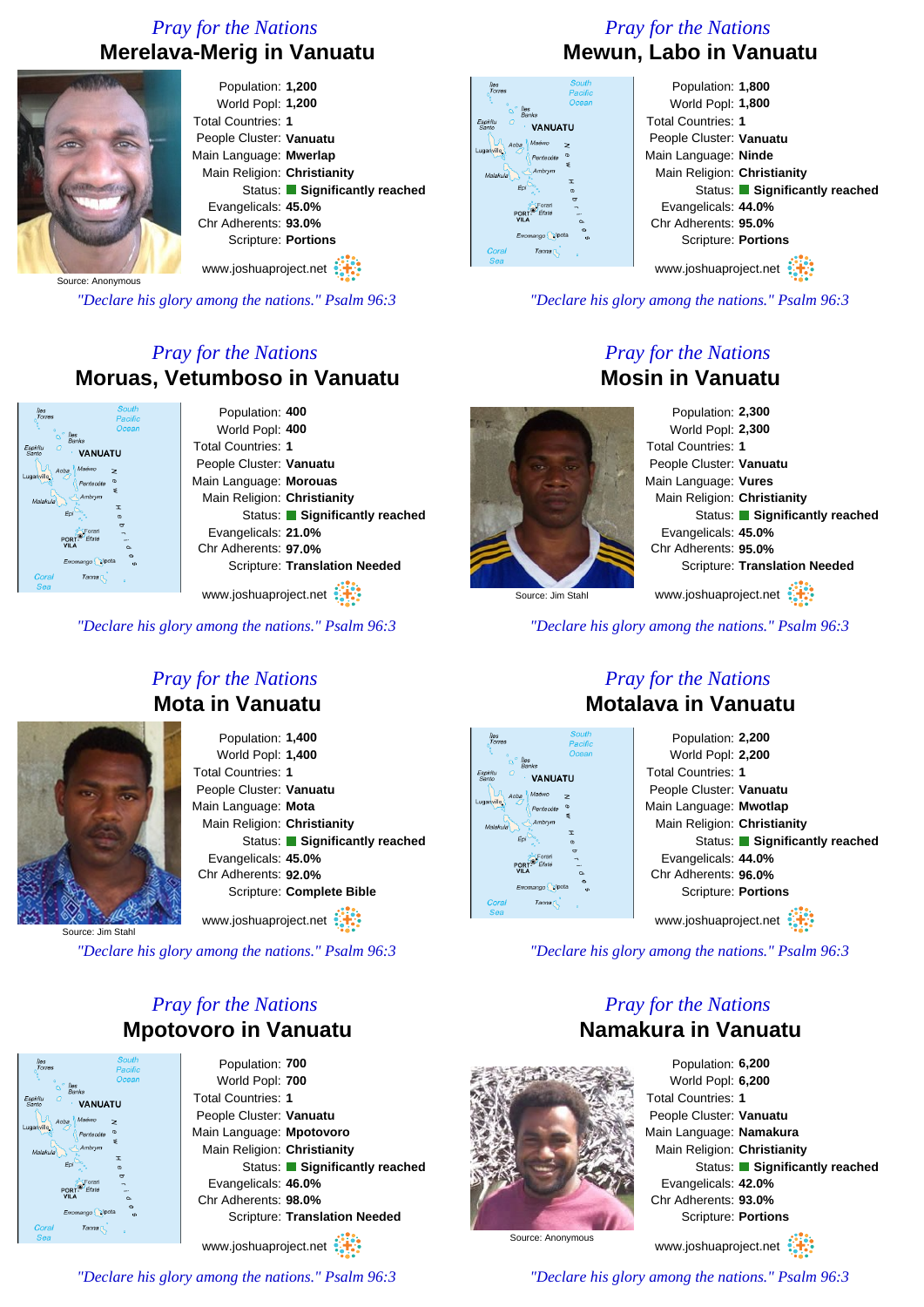#### *Pray for the Nations* **Napuanmen Tannese in Vanuatu**



*"Declare his glory among the nations." Psalm 96:3*

#### *Pray for the Nations* **Navut in Vanuatu**



www.joshuaproject.net

*"Declare his glory among the nations." Psalm 96:3*

#### *Pray for the Nations* **Nume in Vanuatu**

| <b>South</b><br>Îles<br>Torres<br>Pacific | Population: 700                      |
|-------------------------------------------|--------------------------------------|
| Ocean<br>lles                             | World Popl: 700                      |
| <b>Banks</b><br><b>VANUATU</b>            | <b>Total Countries: 1</b>            |
| Maéwo<br>Aoba<br>$\geq$                   | People Cluster: Vanuatu              |
| Pentecóte<br>s                            | Main Language: Nume                  |
| Ambrym<br>Malakula<br>T                   | Main Religion: Christianity          |
| $\sigma$<br>$\overline{C}$                | Status: Significantly reached        |
| POR <sup>®</sup>                          | Evangelicals: 40.0%                  |
| VIL.<br>$\alpha$<br>$\sigma$              | Chr Adherents: 90.0%                 |
| Erromango pota<br>$\epsilon$              | <b>Scripture: Translation Needed</b> |
| Coral<br>Tanna <sub>[</sub><br>Sea        | www.joshuaproject.net                |

*"Declare his glory among the nations." Psalm 96:3*

#### *Pray for the Nations* **Piamatsina in Vanuatu**



Population: **400** World Popl: **400** Total Countries: **1** People Cluster: **Vanuatu** Main Language: **Piamatsina** Main Religion: **Ethnic Religions** Status: **Significantly reached** Evangelicals: **44.0%** Chr Adherents: **45.0%** Scripture: **Translation Needed**

www.joshuaproject.net

*"Declare his glory among the nations." Psalm 96:3*

Source: Jim Stahl



**VANUATU** 

PORT<sup>®</sup>

#### Population: **400** World Popl: **400** Total Countries: **1** People Cluster: **Vanuatu** Main Language: **Narango** Main Religion: **Christianity** Status: **Significantly reached** Evangelicals: **27.0%** Chr Adherents: **60.0%** Scripture: **Translation Needed** www.joshuaproject.net

*"Declare his glory among the nations." Psalm 96:3*

#### *Pray for the Nations* **Nokuku in Vanuatu**



*"Declare his glory among the nations." Psalm 96:3*

### **VANHATH** PORT<sup>®</sup>

#### *Pray for the Nations* **Paama in Vanuatu**



*"Declare his glory among the nations." Psalm 96:3*

#### *Pray for the Nations* **Polonombauk in Vanuatu**



Population: **700** World Popl: **700** Total Countries: **1** People Cluster: **Vanuatu** Main Language: **Polonombauk** Main Religion: **Christianity** Status: **Significantly reached** Evangelicals: **43.0%** Chr Adherents: **95.0%** Scripture: **Translation Needed** www.joshuaproject.net

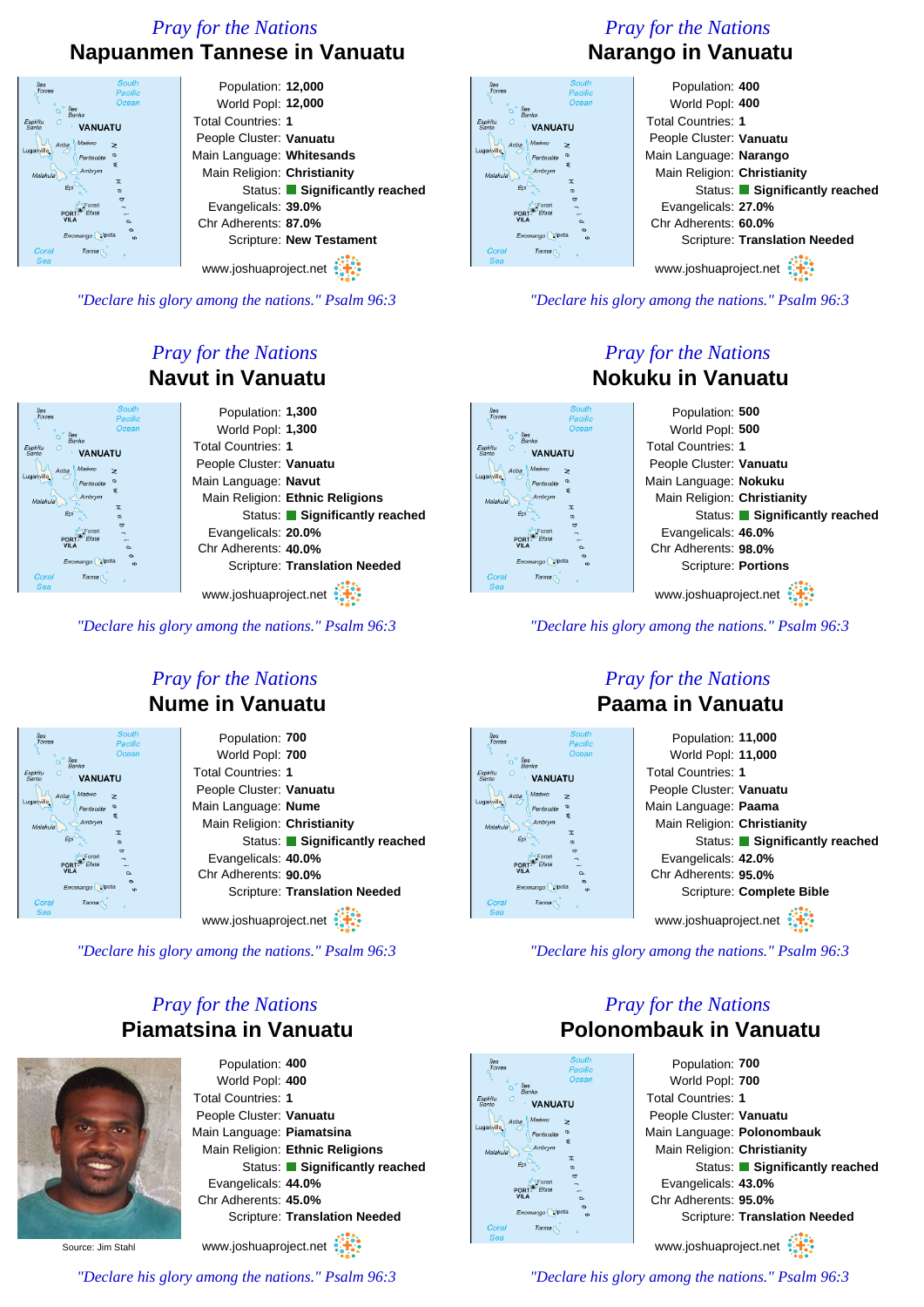#### *Pray for the Nations* **Port Sandwich in Vanuatu**

| <b>South</b><br>Îles<br>Torres<br>Pacific | Population: 2,000             |
|-------------------------------------------|-------------------------------|
| Ocean<br>lles                             | World Popl: 2,000             |
| <b>Banks</b><br><b>VANUATU</b>            | <b>Total Countries: 1</b>     |
| Maéwo<br>Aoba<br>z                        | People Cluster: Vanuatu       |
| <b>anville</b><br>Pentecóte<br>ξ          | Main Language: Bislama        |
| Ambrym<br>Malakula<br>I                   | Main Religion: Christianity   |
| $\sigma$<br>ಠ                             | Status: Significantly reached |
| <b>PORT</b>                               | Evangelicals: 45.0%           |
| <b>VILA</b><br>$\alpha$<br>$\sigma$       | Chr Adherents: 90.0%          |
| Erromango pota<br>cn.                     | Scripture: Complete Bible     |
| Coral<br>Tanna <sub>[</sub><br>Sea        |                               |
|                                           | www.joshuaproject.net         |

*"Declare his glory among the nations." Psalm 96:3*

#### *Pray for the Nations* **Raga, Central in Vanuatu**



*"Declare his glory among the nations." Psalm 96:3*

#### *Pray for the Nations* **Rerep in Vanuatu**

| Population: 1,000             |
|-------------------------------|
| World Popl: 1,000             |
| <b>Total Countries: 1</b>     |
| People Cluster: Vanuatu       |
| Main Language: Rerep          |
| Main Religion: Christianity   |
| Status: Significantly reached |
| Evangelicals: 45.0%           |
| Chr Adherents: 94.0%          |
| Scripture: Portions           |
| www.joshuaproject.net         |
|                               |

*"Declare his glory among the nations." Psalm 96:3*

#### *Pray for the Nations* **Sa in Vanuatu**



World Popl: **4,200** People Cluster: **Vanuatu** Main Language: **Sa** Main Religion: **Christianity** Status: **Significantly reached** Evangelicals: **48.0%** Chr Adherents: **96.0%** Scripture: **Translation Started** www.joshuaproject.net

*"Declare his glory among the nations." Psalm 96:3*

#### *Pray for the Nations* **Port Vato in Vanuatu**

| <b>South</b><br>es<br>orres<br><b>Pacific</b> | Population: 2,100             |
|-----------------------------------------------|-------------------------------|
| Ocean<br>lles                                 | World Popl: 2,100             |
| <b>Banks</b><br>tu<br><b>VANUATU</b>          | <b>Total Countries: 1</b>     |
| Maéwo<br>Aoba<br>$\geq$                       | People Cluster: Vanuatu       |
| Pentecote<br>s                                | Main Language: Port Vato      |
| Ambrym<br>lakula<br>T                         | Main Religion: Christianity   |
| ¢                                             | Status: Significantly reached |
| $\sigma$<br><b>PORT</b>                       | Evangelicals: 46.0%           |
| <b>VILA</b><br>$\sim$<br>ø                    | Chr Adherents: 95.0%          |
| Erromango pota<br>$\Omega$                    | Scripture: Portions           |
| 'oral<br>Tanna <b>T</b><br>Зеа                | $uninu$ ioobuonrojoot not     |
|                                               |                               |

Espir<br>San Lug:

www.joshuaproject.net

*"Declare his glory among the nations." Psalm 96:3*

#### *Pray for the Nations* **Repanbitip in Vanuatu**



*"Declare his glory among the nations." Psalm 96:3*

## **VANHATH** PORT<sup>®</sup>

#### *Pray for the Nations* **Roroia in Vanuatu**



*"Declare his glory among the nations." Psalm 96:3*

*Pray for the Nations*

# VANUATU

Population: **6,600** World Popl: **6,600** Total Countries: **1** People Cluster: **Vanuatu** Main Language: **Sakao** Main Religion: **Christianity** Status: **Significantly reached** Evangelicals: **40.0%** Chr Adherents: **95.0%** Scripture: **Portions** www.joshuaproject.net

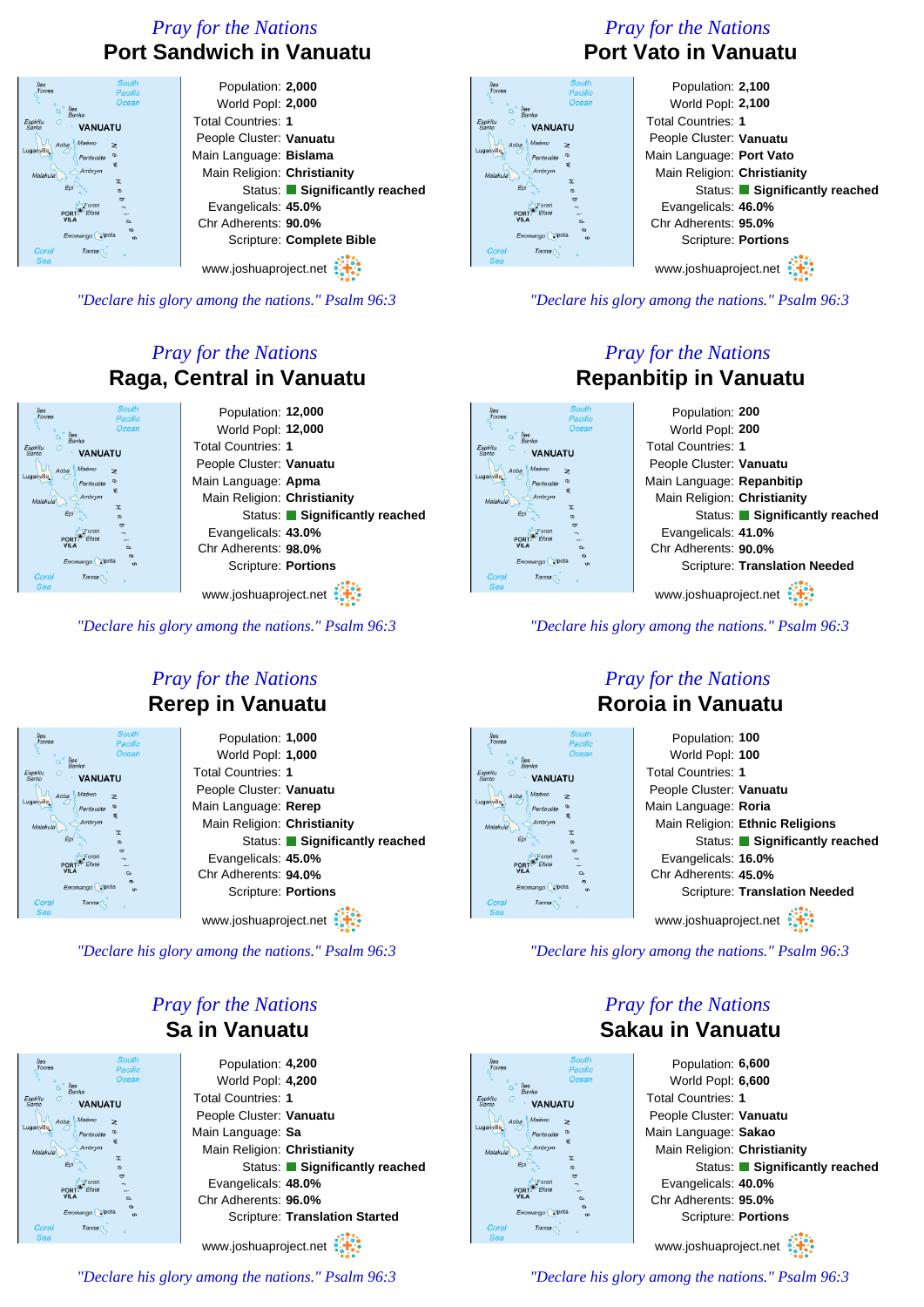#### *Pray for the Nations* **Shark Bay in Vanuatu**

| <b>South</b><br>lles<br>Torres<br>Pacific | Population: 700                       |
|-------------------------------------------|---------------------------------------|
| Ocean<br><i>lles</i>                      | World Popl: 700                       |
| <b>Banks</b><br><b>VANUATU</b>            | <b>Total Countries: 1</b>             |
| Maéwo<br>Aoba<br>z                        | People Cluster: Vanuatu               |
| Pentecóte<br>₹                            | Main Language: Shark Bay              |
| Ambrym<br>alakula<br>T                    | Main Religion: Christianity           |
| Êрі<br>$\sigma$<br>ಠ                      | Status: Significantly reached         |
| PORT                                      | Evangelicals: 22.0%                   |
| $\alpha$<br>$\sigma$                      | Chr Adherents: 75.0%                  |
| Erromango pota<br>cn.                     | <b>Scripture: Translation Started</b> |
| coral<br>Tanna <sub>[</sub><br>Sea        |                                       |
|                                           | www.joshuaproject.net                 |

*"Declare his glory among the nations." Psalm 96:3*

#### *Pray for the Nations* **Tambotalo in Vanuatu**

|                                | <b>South</b><br>Pacific | Population: 100                      |
|--------------------------------|-------------------------|--------------------------------------|
| lles                           | Ocean                   | World Popl: 100                      |
| <b>Banks</b><br><b>VANUATU</b> |                         | <b>Total Countries: 1</b>            |
| Maéwo<br>$\geq$<br>Aoba        |                         | People Cluster: Vanuatu              |
| Pentecóte                      |                         | Main Language: Tambotalo             |
| ٤<br>Ambrym<br><b>I</b>        |                         | Main Religion: Christianity          |
|                                | $\sigma$                | Status: Significantly reached        |
| <b>PORT</b>                    | $\sigma$                | Evangelicals: 28.0%                  |
|                                | $\alpha$<br>$\sigma$    | Chr Adherents: 81.0%                 |
| Erromango                      | ćĎ                      | <b>Scripture: Translation Needed</b> |
| Tanna <sub>1</sub>             |                         |                                      |

www.joshuaproject.net

*"Declare his glory among the nations." Psalm 96:3*

#### *Pray for the Nations* **Tana, Southwest in Vanuatu**



*"Declare his glory among the nations." Psalm 96:3*

#### *Pray for the Nations* **Tasiko, Lewo in Vanuatu**



Population: **3,600** World Popl: **3,600** Total Countries: **1** People Cluster: **Vanuatu** Main Language: **Lewo** Main Religion: **Christianity** Status: **Significantly reached** Evangelicals: **48.0%** Chr Adherents: **96.0%** Scripture: **New Testament**

www.joshuaproject.net

*"Declare his glory among the nations." Psalm 96:3*

#### *Pray for the Nations* **Sinesip, South West Bay in Vanuatu**

| <b>South</b><br><i>lles</i><br>Torres<br><b>Pacific</b>   | Population: 600               |
|-----------------------------------------------------------|-------------------------------|
| Ocean<br>lles                                             | World Popl: 600               |
| <b>Banks</b><br>Ω<br><b>VANUATU</b>                       | <b>Total Countries: 1</b>     |
| Maéwo<br>Aoba<br>$\geq$                                   | People Cluster: Vanuatu       |
| Pentecóte<br>s                                            | Main Language: Nahavaq        |
| Ambrym<br>Malakula<br>T                                   | Main Religion: Christianity   |
| ¢<br>$\sigma$                                             | Status: Significantly reached |
| Forar                                                     | Evangelicals: 46.0%           |
| VILA<br>o.<br>ø                                           | Chr Adherents: 100.0%         |
| Erromango pota<br>$\Omega$<br>Coral<br>Tanna <sub>1</sub> | Scripture: Portions           |
| Sea                                                       | www.joshuaproject.net         |
|                                                           |                               |

 $\frac{E_{\mathcal{S}\mathcal{L}}}{S_{\mathcal{S}\mathcal{L}}}$ 

*"Declare his glory among the nations." Psalm 96:3*

#### *Pray for the Nations* **Tana, North in Vanuatu**

Population: **8,200** World Popl: **8,200** Total Countries: **1 VANHATH** People Cluster: **Vanuatu** Main Language: **Tanna, North** Main Religion: **Christianity** Status: **Significantly reached** Evangelicals: **45.0%** Chr Adherents: **93.0%** Scripture: **New Testament** www.joshuaproject.net

*"Declare his glory among the nations." Psalm 96:3*

Source: Jim Stahl

#### Population: **1,300** World Popl: **1,300** Total Countries: **1** People Cluster: **Vanuatu** Main Language: **Tangoa** Main Religion: **Christianity** Status: **Significantly reached** Evangelicals: **46.0%** Chr Adherents: **99.0%** Scripture: **New Testament** www.joshuaproject.net

*"Declare his glory among the nations." Psalm 96:3*

#### *Pray for the Nations* **Tasmate in Vanuatu**



Population: **400** World Popl: **400** Total Countries: **1** People Cluster: **Vanuatu** Main Language: **Tasmate** Main Religion: **Christianity** Status: **Significantly reached** Evangelicals: **39.0%** Chr Adherents: **90.0%** Scripture: **Translation Needed** www.joshuaproject.net

*"Declare his glory among the nations." Psalm 96:3*

#### *Pray for the Nations* **Tangoa in Vanuatu**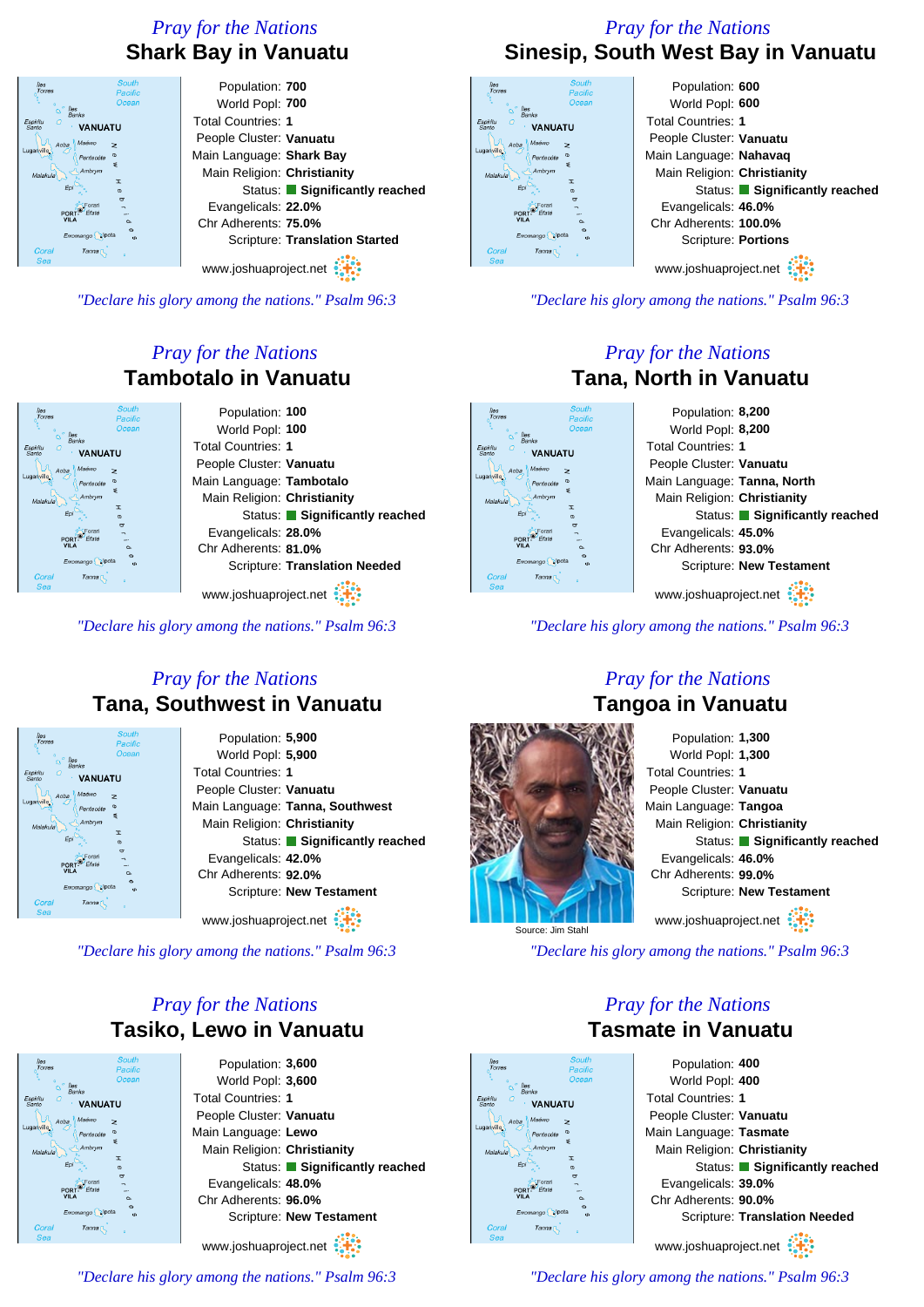#### *Pray for the Nations* **Tolomako in Vanuatu**

Population: **1,500** World Popl: **1,500** Total Countries: **1 VANUATU** People Cluster: **Vanuatu** Main Language: **Tolomako** Main Religion: **Christianity** Status: **Significantly reached** Evangelicals: **45.0%** Chr Adherents: **98.0%** Scripture: **Portions** Tanna www.joshuaproject.net

*"Declare his glory among the nations." Psalm 96:3*

#### *Pray for the Nations*

#### **Tooga, Southern Torres Islander in Vanuatu**



*"Declare his glory among the nations." Psalm 96:3*

#### *Pray for the Nations* **Tutuba in Vanuatu**

| <b>South</b><br>Îles<br>Torres<br>Pacific                   | Population: 900                      |
|-------------------------------------------------------------|--------------------------------------|
| Ocean<br>lles                                               | World Popl: 900                      |
| <b>Banks</b><br><b>VANUATU</b>                              | <b>Total Countries: 1</b>            |
| Maéwo<br>Aoha<br>z                                          | People Cluster: Vanuatu              |
| $\sigma$<br>Pentecóte<br>s                                  | Main Language: Tutuba                |
| Ambrym<br>Malakula<br>T.                                    | Main Religion: Christianity          |
| $\sigma$<br>$\sigma$                                        | Status: Significantly reached        |
| PORT                                                        | Evangelicals: 42.0%                  |
| $\alpha$                                                    | Chr Adherents: 93.0%                 |
| Erromango pota<br>$\epsilon$<br>Coral<br>Tanna <sub>[</sub> | <b>Scripture: Translation Needed</b> |
| Sea                                                         |                                      |
|                                                             | www.joshuaproject.net                |

*"Declare his glory among the nations." Psalm 96:3*

#### *Pray for the Nations* **Uripiv-Atchin in Vanuatu**



Population: **11,000** World Popl: **11,000** Total Countries: **1** People Cluster: **Vanuatu** Main Language: **Uripiv-Wala-Rano-Atchin** Main Religion: **Christianity** Status: **Significantly reached** Evangelicals: **42.0%** Chr Adherents: **95.0%** Scripture: **New Testament** www.joshuaproject.net

*"Declare his glory among the nations." Psalm 96:3*

#### *Pray for the Nations* **Toman Islander, Malvaxal in Vanuatu**

| <b>South</b><br>lles<br>Torres<br>Pacific | Population: 900               |
|-------------------------------------------|-------------------------------|
| Ocean<br>lles                             | World Popl: 900               |
| <b>Banks</b><br><b>VANUATU</b>            | <b>Total Countries: 1</b>     |
| Maéwo<br>Aoba<br>$\geq$                   | People Cluster: Vanuatu       |
| Pentecóte<br>\$                           | Main Language: Naha'ai        |
| Ambrym<br>Malakula<br>T                   | Main Religion: Christianity   |
| ക<br>ರ                                    | Status: Significantly reached |
|                                           | Evangelicals: 44.0%           |
| $\sim$<br>$\infty$                        | Chr Adherents: 98.0%          |
| Erromango pota<br>cn                      | Scripture: Portions           |
| Coral<br>Tanna <sub>(</sub><br>Sea        |                               |
|                                           | www.joshuaproject.net         |

*"Declare his glory among the nations." Psalm 96:3*

#### *Pray for the Nations* **Torres Islander, Northern in Vanuatu**



*"Declare his glory among the nations." Psalm 96:3*

### **VANHATH** PORT<sup>®</sup> Efat

#### *Pray for the Nations* **Unua in Vanuatu**



*"Declare his glory among the nations." Psalm 96:3*

#### *Pray for the Nations* **Valpei in Vanuatu**



Population: **800** World Popl: **800** Total Countries: **1** People Cluster: **Vanuatu** Main Language: **Valpei** Main Religion: **Christianity** Status: **Significantly reached** Evangelicals: **41.0%** Chr Adherents: **96.0%** Scripture: **Translation Needed** www.joshuaproject.net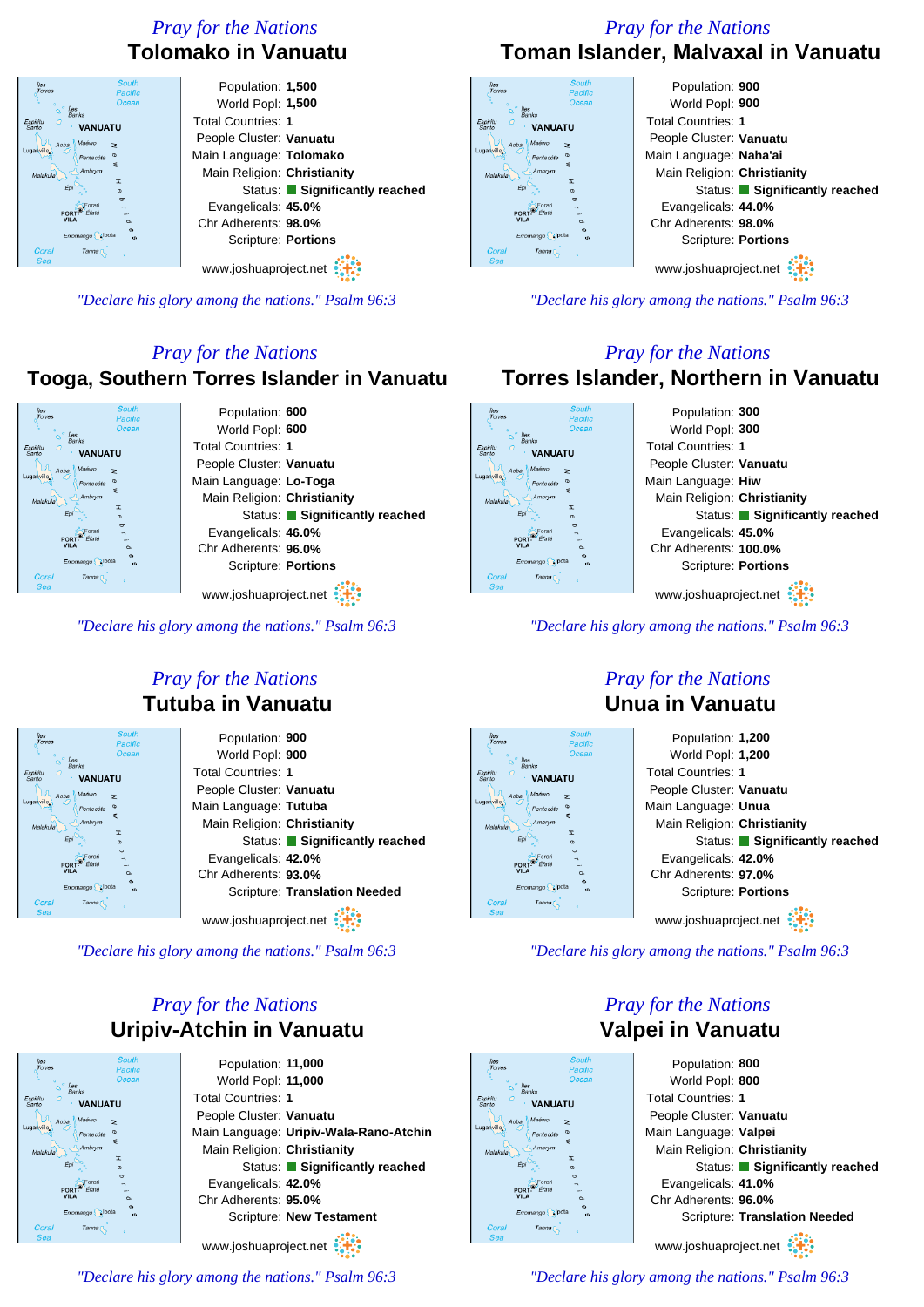#### *Pray for the Nations*

#### **Vanuatu Melanesian in New Caledonia**



Frysinge

*"Declare his glory among the nations." Psalm 96:3*

#### *Pray for the Nations*

#### **Vanuatu Melanesian, Detribalized in Vanuatu**



Population: **13,000** World Popl: **29,500** Total Countries: **3** People Cluster: **Vanuatu** Main Language: **Bislama** Main Religion: **Christianity** Status: **Significantly reached** Evangelicals: **43.0%** Chr Adherents: **96.0%** Scripture: **Complete Bible** www.joshuaproject.net

Source: Galen Frysinger

*"Declare his glory among the nations." Psalm 96:3*

#### *Pray for the Nations* **Vatrata, Vanua Lava in Vanuatu**

| Îles<br>Torres                     | <b>South</b><br>Pacific | Population: 500               |
|------------------------------------|-------------------------|-------------------------------|
| <b>Iles</b>                        | Ocean                   | World Popl: 500               |
| <b>Banks</b><br><b>VANUATU</b>     |                         | <b>Total Countries: 1</b>     |
| Maéwo<br>Aoba                      | $\geq$                  | People Cluster: Vanuatu       |
| iganville<br>Pentecóte             |                         | Main Language: Vera'a         |
| Ambrym<br>Malakula                 | ξ<br>T                  | Main Religion: Christianity   |
| Epi                                | $\sigma$                | Status: Significantly reached |
| <b>PORT</b><br>Éfaté               | $\sigma$                | Evangelicals: 45.0%           |
| <b>VILA</b>                        | $\alpha$<br>$\sigma$    | Chr Adherents: 100.0%         |
| Erromango pota                     | cn.                     | Scripture: Portions           |
| Coral<br>Tanna <sub>[</sub><br>Sea |                         |                               |
|                                    |                         | www.joshuaproject.net         |

*"Declare his glory among the nations." Psalm 96:3*

#### *Pray for the Nations* **Vunapu in Vanuatu**

Population: **1,000** World Popl: **1,000** Total Countries: **1 VANIJATI** People Cluster: **Vanuatu** Main Language: **Vunapu** Main Religion: **Christianity** Status: **Significantly reached** Evangelicals: **43.0%** Chr Adherents: **94.0%** Scripture: **Translation Needed** www.joshuaproject.net

*"Declare his glory among the nations." Psalm 96:3*

#### *Pray for the Nations* **Vanuatu Melanesian in Solomon Islands**

|                         | Population: 14,000            |
|-------------------------|-------------------------------|
|                         | World Popl: 29,500            |
|                         | Total Countries: 3            |
|                         | People Cluster: Vanuatu       |
|                         | Main Language: Bislama        |
|                         | Main Religion: Christianity   |
|                         | Status: Significantly reached |
|                         | Evangelicals: 33.0%           |
|                         | Chr Adherents: 95.0%          |
|                         | Scripture: Complete Bible     |
| Source: Galen Frysinger | www.joshuaproject.net         |
|                         |                               |

Source: Galen Frysinger

*"Declare his glory among the nations." Psalm 96:3*

#### *Pray for the Nations* **Vao in Vanuatu**

| Population: 3,100                     |
|---------------------------------------|
| World Popl: 3,100                     |
| <b>Total Countries: 1</b>             |
| People Cluster: Vanuatu               |
| Main Language: Vao                    |
| Main Religion: Christianity           |
| Status: Significantly reached         |
| Evangelicals: 44.0%                   |
| Chr Adherents: 90.0%                  |
| <b>Scripture: Translation Started</b> |
| www.joshuaproject.net                 |
|                                       |

*"Declare his glory among the nations." Psalm 96:3*

#### *Pray for the Nations* **Vinmavis in Vanuatu**



*"Declare his glory among the nations." Psalm 96:3*

*Pray for the Nations* **Wailapa in Vanuatu**

# **VANIJATI**



www.joshuaproject.net